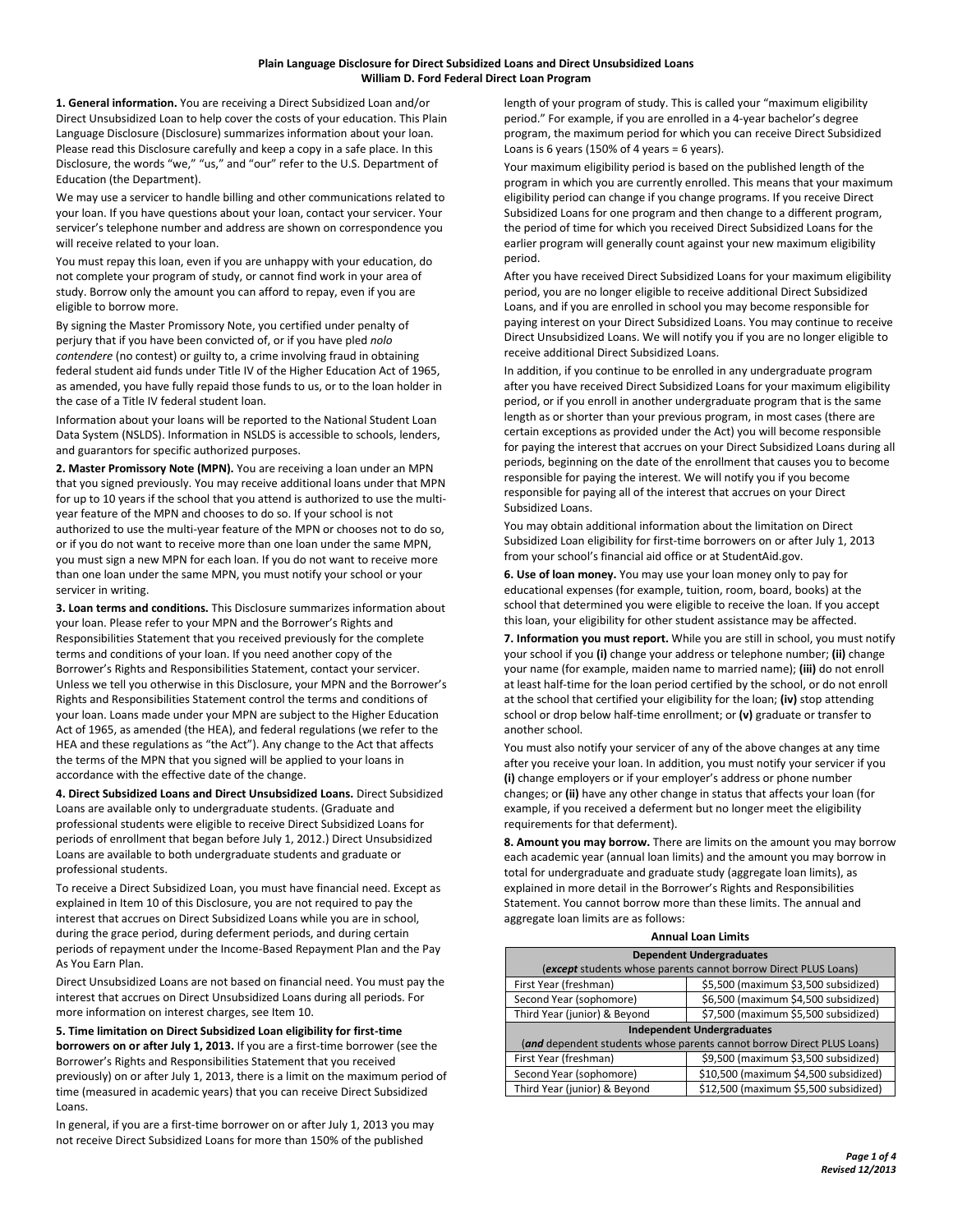| <b>Graduate and Professional Students</b> |                              |  |
|-------------------------------------------|------------------------------|--|
| For loan periods beginning                | \$20,500                     |  |
| before July 1, 2012                       | (maximum \$8,500 subsidized) |  |
| For loan periods beginning                | \$20,500                     |  |
| on or after July 1, 2012                  | (unsubsidized only)          |  |
| <b>Aggregate Loan Limits</b>              |                              |  |

| <b>Dependent Undergraduates</b>                                        |  |
|------------------------------------------------------------------------|--|
| (except students whose parents cannot borrow Direct PLUS Loans)        |  |
| \$31,000 (maximum \$23,000 subsidized)                                 |  |
| <b>Independent Undergraduates</b>                                      |  |
| (and dependent students whose parents cannot borrow Direct PLUS Loans) |  |
| \$57,500 (maximum \$23,000 subsidized)                                 |  |
| <b>Graduate and Professional Students</b>                              |  |
| \$138,500 (maximum \$65,500 subsidized)                                |  |
|                                                                        |  |

**9. Interest rate.** The interest rate for Direct Subsidized Loans and Direct Unsubsidized Loans varies depending on when the loan is first disbursed and other factors, as explained below. Different loans that you received under the same MPN may have different interest rates. We will notify you of the interest rate for each loan you receive in a disclosure statement that we send to you.

If you qualify under the Servicemembers Civil Relief Act, the interest rate on your loans obtained prior to military service may be limited to 6% during your military service. Contact your servicer for information about how to request this benefit.

## *Direct Subsidized Loans and Direct Unsubsidized Loans first disbursed on or after July 1, 2013*

Loans first disbursed on or after July 1, 2013 have a fixed rate that is calculated in accordance with a formula specified in the Act. The interest rate is calculated each year. When the rate is calculated, it applies to all Direct Subsidized Loans and Direct Unsubsidized Loans for which the first disbursement is made during the period beginning on July 1 of one year and ending on June 30 of the following year. Different fixed interest rates may apply to separate loans made under an MPN depending on when the loan is first disbursed, and whether you are an undergraduate student or a graduate or professional student. The maximum interest rate for Direct Subsidized Loans and Direct Unsubsidized Loans made to undergraduate students is 8.25%. The maximum interest rate for Direct Unsubsidized Loans made to graduate or professional students is 9.5%.

## *Direct Subsidized Loans and Direct Unsubsidized Loans first disbursed on or after July 1, 2006 and before July 1, 2013*

Direct Subsidized Loans first disbursed on or after July 1, 2006 and before July 1, 2013 have different fixed interest rates that range from 3.4% to 6.8%, depending on when the loan was first disbursed, and whether you received the loan as an undergraduate or graduate student.

All Direct Unsubsidized Loans first disbursed during on or after July 1, 2006 and before July 1, 2013 have a fixed interest rate of 6.8%.

## *Direct Subsidized Loans and Direct Unsubsidized Loans first disbursed before July 1, 2006*

Loans first disbursed before July 1, 2006 have a variable interest rate that is adjusted each year on July 1 but will never be more than 8.25%. Some variable interest rate loans have an interest rate that is lower during inschool, grace, and deferment periods, and higher during repayment and forbearance periods. For loans with a variable interest rate, we will notify you annually of the actual interest rate for each loan that you receive.

**10. Payment of interest.** In general (see **Note** below for exceptions), you are not required to pay the interest that accrues on Direct Subsidized Loans while you are enrolled in school at least half time, during your grace period, during deferment periods, and during certain periods of repayment under the Income-Based Repayment Plan and the Pay As You Earn Plan. Except as explained below for certain borrowers who are active duty service members, you must pay the interest that accrues on Direct Subsidized Loans during all other periods (starting on the day after your grace period ends), including forbearance periods.

**Note:** You must pay the interest that accrues during the grace period on any Direct Subsidized Loan for which the first disbursement is made on or after July 1, 2012 and before July 1, 2014. In addition, if you are a first-time

borrower on or after July 1, 2013, under certain conditions you must pay the interest that accrues on your Direct Subsidized Loans during all periods, as explained in Item 5 of this Disclosure.

Except as provided below for certain borrowers who are active duty service members, you must pay the interest that accrues on Direct Unsubsidized Loans during all periods (starting on the day your loan is paid out). This includes periods while you are enrolled in school, during your grace period, and during deferment and forbearance periods. Therefore, you will pay more interest on Direct Unsubsidized Loans than on Direct Subsidized Loans.

If you do not pay the interest that is charged to you during in-school, grace, deferment, and forbearance periods, as explained above, we will add it to the unpaid amount of your loan. This is called capitalization. Capitalization increases the unpaid amount of your loan, and we will then charge interest on the increased amount.

Under the no accrual of interest benefit for active duty service members, you are not required to pay the interest that accrues on any type of Direct Loan Program loan first disbursed on or after October 1, 2008 during periods of qualifying active duty military service (for up to 60 months).

**11. Loan fee.** For each Direct Subsidized Loan or Direct Unsubsidized Loan you receive, we charge a loan fee that is a percentage of the principal amount of the loan. This fee will be subtracted proportionately from each disbursement of your loan and will be shown on a disclosure statement that we send to you.

**12. Repayment incentive programs.** A repayment incentive is a benefit we offer to encourage you to repay your loan on time. Under a repayment incentive program, the interest rate we charge on your loan may be reduced. The following repayment incentive program may be available to you: *Interest Rate Reduction for Automatic Withdrawal of Payments*. This repayment incentive program is described in the Borrower's Rights and Responsibilities Statement. Contact your loan servicer for more information.

**13. Disbursement of loan money.** Generally, your school will disburse (pay out) your loan money in more than one installment, usually at the beginning of each academic term (for example, at the beginning of each semester or quarter). If your school does not use academic terms or does not have academic terms that meet certain requirements, it will generally disburse your loan in at least two installments, one at the beginning of the period of study for which you are receiving the loan and one at the midpoint of that period of study. Your school may disburse your loan money by crediting it to your student account, or may give it to you directly by check or other means.

**14. Canceling your loan.** Before your loan money is disbursed, you may cancel all or part of your loan at any time by notifying your school. After your loan money is disbursed, there are two ways to cancel all or part of your loan:

 **You may notify your school (within certain timeframes).** If your school obtains your written confirmation of the types and amounts of Title IV loans that you want to receive for an award year before crediting loan money to your account at the school, you may tell the school that you want to cancel all or part of that loan within 14 days after the date the school notifies you of your right to cancel all or part of the loan, or by the first day of your school's payment period, whichever is later (your school can tell you the first day of the payment period). If your school does not obtain your written confirmation of the types and amounts of loans you want to receive before crediting the loan money to your account, you may cancel all or part of that loan by informing the school within 30 days of the date the school notifies you of your right to cancel all or part of the loan.

If you ask your school to cancel all or part of your loan within the timeframes described above, your school will return the cancelled loan amount to us. If you ask your school to cancel all or part of your loan outside the timeframes described above, your school may process your cancellation request, but it is not required to do so.

 **You may return all or part of your loan to us.** Within 120 days of the date your school disbursed your loan money (by crediting the loan money to your account at the school, by paying it directly to you, or both), you may cancel all or part of your loan by returning all or part of the loan money to us. Contact your servicer for guidance on how and where to return your loan money.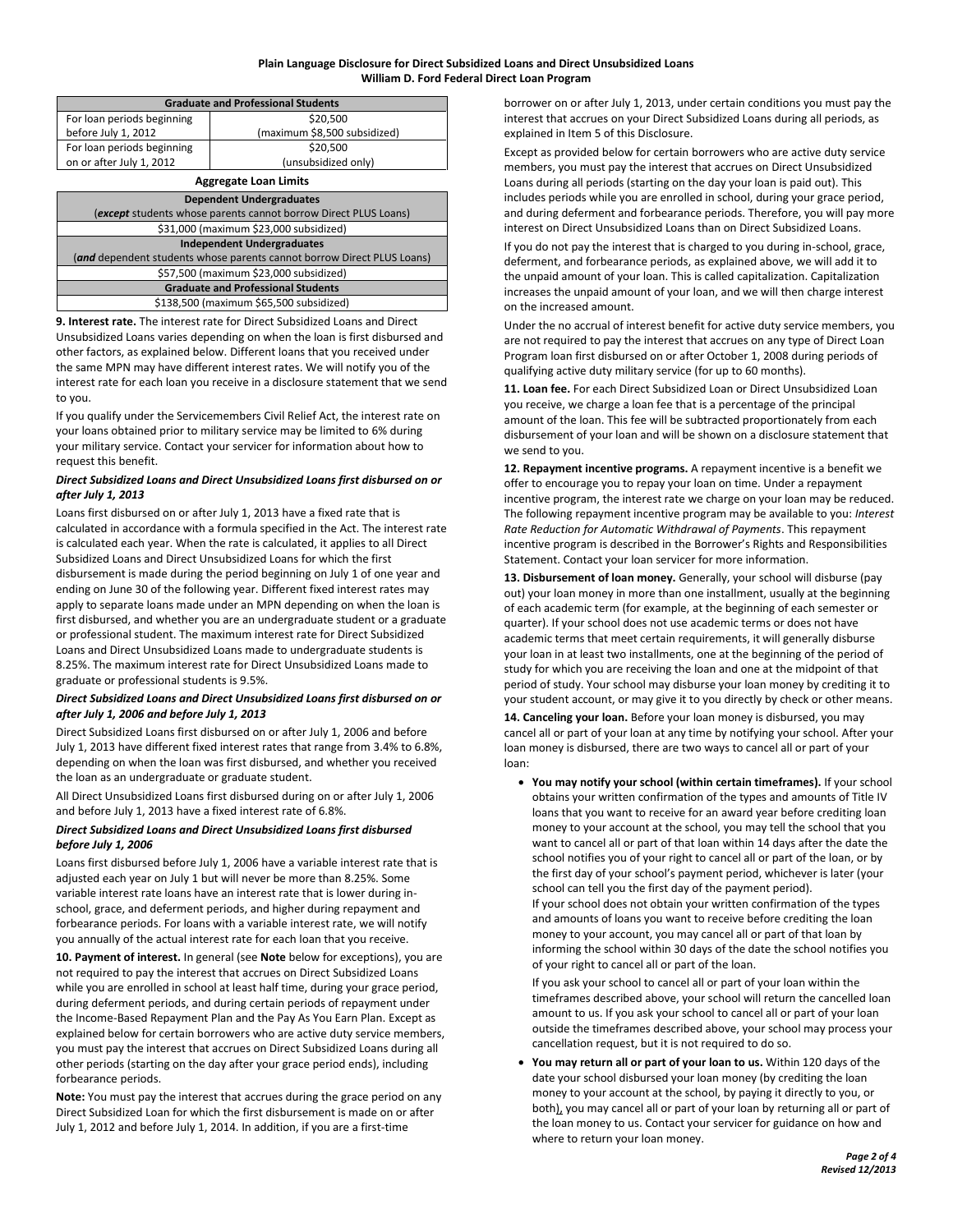You do not have to pay interest or the loan fee on the part of your loan that is cancelled or returned within the timeframes described above. We will adjust your loan amount to eliminate any interest and loan fee that applies to the amount of the loan that was cancelled or returned.

**15. Grace period.** You will receive a 6-month grace period on repayment that starts the day after you stop attending school or drop below half-time enrollment. You do not have to begin making payments on your loan until after your grace period ends.

**16. Repaying your loan.** You must repay each loan that you receive according to the repayment schedule provided by your servicer. You must begin repaying your loan after your grace period ends. The amount of time you have to repay your loan (the repayment period) will vary from 10 to 25 years, depending on the repayment plan that you choose and the total amount you have borrowed. If your loan has a variable interest rate, we may need to adjust the number or amount of your payments to reflect changes in the interest rate.

These plans are designed to give you flexibility in meeting your obligation to repay your loan. You may change repayment plans at any time after you have begun repaying your loan. You may make loan payments before they are due, or pay more than the amount due each month, without penalty. When you have repaid a loan in full, your servicer will send you a notice telling you that you have paid off your loan. You should keep this notice in a safe place. You may choose one of the following repayment plans:

#### *Standard Repayment Plan*

You will make fixed monthly payments and repay your loan within 10 years (not including periods of deferment or forbearance) from the date the loan entered repayment. Your payments must be at least \$50 per month (\$600 per year) and will be more, if necessary, to repay the loan within the required time period.

## *Graduated Repayment Plan*

Your payments will usually be lower at first, and will then increase over time. You must repay your loan in full within 10 years (not including periods of deferment and forbearance) from the date the loan entered repayment. Your monthly payment must at least be equal to the amount of interest that accrues each month. No single payment will be more than 3 times greater than any other payment.

#### *Extended Repayment Plan*

You may choose this plan only if **(i)** you had no outstanding balance on a Direct Loan Program loan as of October 7, 1998 or on the date you obtained a Direct Loan Program loan on or after October 7, 1998, and **(ii)** you have an outstanding balance on Direct Loan Program loans that exceeds \$30,000. You may choose to make fixed monthly payments or graduated monthly payments that start out lower and gradually increase over time, and will repay your loan in full over a period not to exceed 25 years (not including periods of deferment and forbearance) from the date your loan entered repayment. If you make fixed monthly payments, your payments must be at least \$50 per month (\$600 per year) and will be more, if necessary, to repay the loan within the required time period. If you make graduated payments, your monthly payment must at least be equal to the amount of interest that accrues each month. No single payment under the graduated option will be more than three times greater than any other payment.

## *Income-Based Repayment Plan (IBR Plan)*

Under this Plan, your monthly payment amount is generally 15% (10% if you are a new borrower; see **Note** below) of your annual discretionary income, divided by 12. Discretionary income for this plan is the difference between your adjusted gross income and 150% of the poverty guideline amount for your state of residence and family size.

To initially qualify for the IBR Plan and to continue to make payments based on your income, the amount you would be required to pay on your eligible student loans under the IBR Plan must be less than the amount you would have to pay under the Standard Repayment Plan.

If you are married and file a joint federal income tax return, the loan amount used to determine if you initially qualify for the IBR Plan will include your eligible loans and your spouse's eligible loans, and the income used to determine your IBR Plan payment amount will be the combined adjusted gross income of you and your spouse.

While you are repaying under the IBR Plan, you must annually provide documentation of your income and certify your family size. Your monthly payment amount may be adjusted annually based on the updated income and family size information that you provide.

Under the IBR Plan, if your loan is not repaid in full after you have made the equivalent of 25 years (20 years if you are a new borrower) of qualifying monthly payments and at least 25 years (20 years if you are a new borrower) have elapsed, any remaining loan amount will be forgiven. You may have to pay federal income tax on the loan amount that is forgiven. Your servicer can provide more information about the IBR Plan.

**Note:** You are a new borrower for the IBR Plan if you have no outstanding balance on a Direct Loan Program or Federal Family Education Loan (FFEL) Program loan on July 1, 2014, or if you have no outstanding balance on a Direct Loan Program or FFEL Program loan on the date you obtain a Direct Loan Program loan after July 1, 2014. Your servicer will determine whether you are a new borrower based on the information about your loans in NSLDS.

## *Pay As You Earn Repayment Plan (Pay As You Earn Plan)*

Under this plan, your monthly payment amount is generally 10% of your annual discretionary income, divided by 12. Discretionary income for this plan is the difference between your adjusted gross income and 150% of the poverty guideline amount for your state of residence and family size. The Pay As You Earn Plan is available only to new borrowers. You are a new borrower for the Pay As You Earn Plan if:

**(1)** You had no outstanding balance on a Direct Loan Program or FFEL Program loan as of October 1, 2007, or you have no outstanding balance on a Direct Loan Program or FFEL Program loan when you obtain a new loan on or after October 1, 2007, and

**(2)** You receive a disbursement of a Direct Subsidized Loan, Direct Unsubsidized Loan, or student Direct PLUS Loan (a Direct PLUS Loan made to a graduate or professional student) on or after October 1, 2011, or you receive a Direct Consolidation Loan based on an application received on or after October 1, 2011.

In addition to being a new borrower, to initially qualify for the Pay As You Earn Plan and to continue to make payments that are based on your income, the amount you would be required to pay on your eligible student loans under the Pay As You Earn Plan must be less than the amount you would have to pay under the Standard Repayment Plan.

If you are married and file a joint federal income tax return, the loan amount used to determine if you initially qualify for the Pay As You Earn Plan will include your eligible loans and your spouse's eligible loans, and the income used to determine your Pay As You Earn Plan payment amount will be the combined adjusted gross income of you and your spouse.

While you are repaying under the Pay As You Earn Plan, you must annually provide documentation of your income and certify your family size. Your monthly payment amount may be adjusted annually based on the updated income and family size information that you provide.

Under the Pay As You Earn Plan, if your loan is not repaid in full after you have made the equivalent of 20 years of qualifying monthly payments and at least 20 years have elapsed, any remaining loan amount will be forgiven. You may have to pay federal income tax on the loan amount that is forgiven. Your servicer can provide more information about the Pay As You Earn Plan.

# *Income Contingent Repayment Plan (ICR Plan)*

Under this plan, your monthly payment amount will be either 20% of your discretionary income or a percentage of what you would repay under a Standard Repayment Plan with a 12-year repayment period, whichever is less. Discretionary income for this plan is the difference between your adjusted gross income and the poverty guideline amount for your state of residence and family size. If you are married and file a joint federal income tax return, the income used to determine your ICR Plan payment amount will be the combined adjusted gross income of you and your spouse. Until we obtain the information needed to calculate your monthly payment amount, your payment will equal the amount of interest that accrues monthly on your loan unless you request a forbearance.

While you are repaying under the ICR Plan, you must annually provide documentation of your income and certify your family size. Your monthly